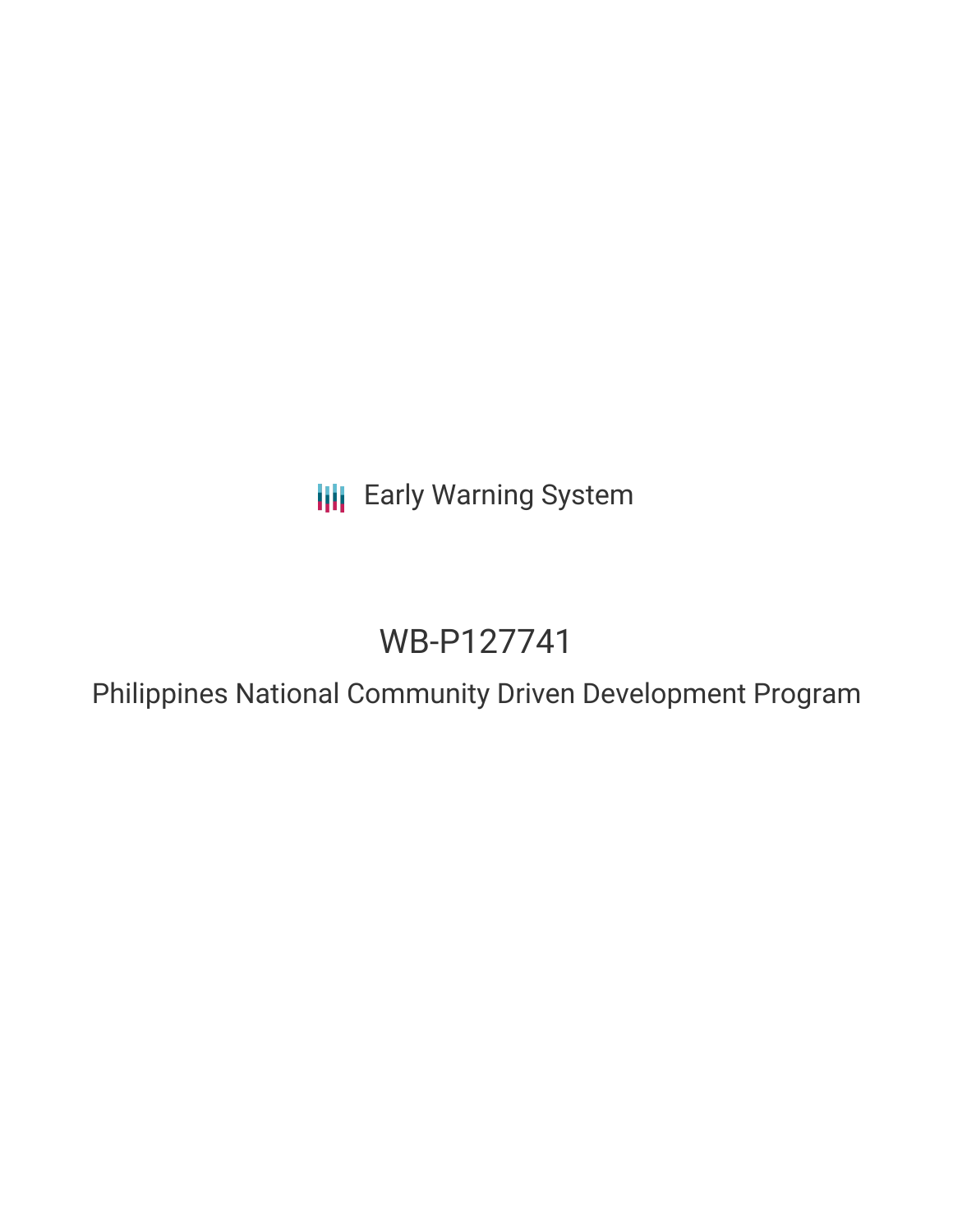

#### **Quick Facts**

| <b>Countries</b>                         | Philippines                                                                                                                                         |
|------------------------------------------|-----------------------------------------------------------------------------------------------------------------------------------------------------|
| <b>Financial Institutions</b>            | World Bank (WB)                                                                                                                                     |
| <b>Status</b>                            | Approved                                                                                                                                            |
| <b>Bank Risk Rating</b>                  | B                                                                                                                                                   |
| <b>Voting Date</b>                       | 2014-02-20                                                                                                                                          |
| <b>Borrower</b>                          | REPUBLIC OF THE PHILIPPINES                                                                                                                         |
| <b>Sectors</b>                           | Infrastructure                                                                                                                                      |
| <b>Potential Rights Impacts</b>          | Cultural Rights, Housing & Property, Indigenous Peoples, Labor & Livelihood, Marginalized Groups, Right to Food, Right to Health,<br>Right to Water |
| Investment Amount (USD)\$ 479.00 million |                                                                                                                                                     |
| <b>Project Cost (USD)</b>                | \$663.90 million                                                                                                                                    |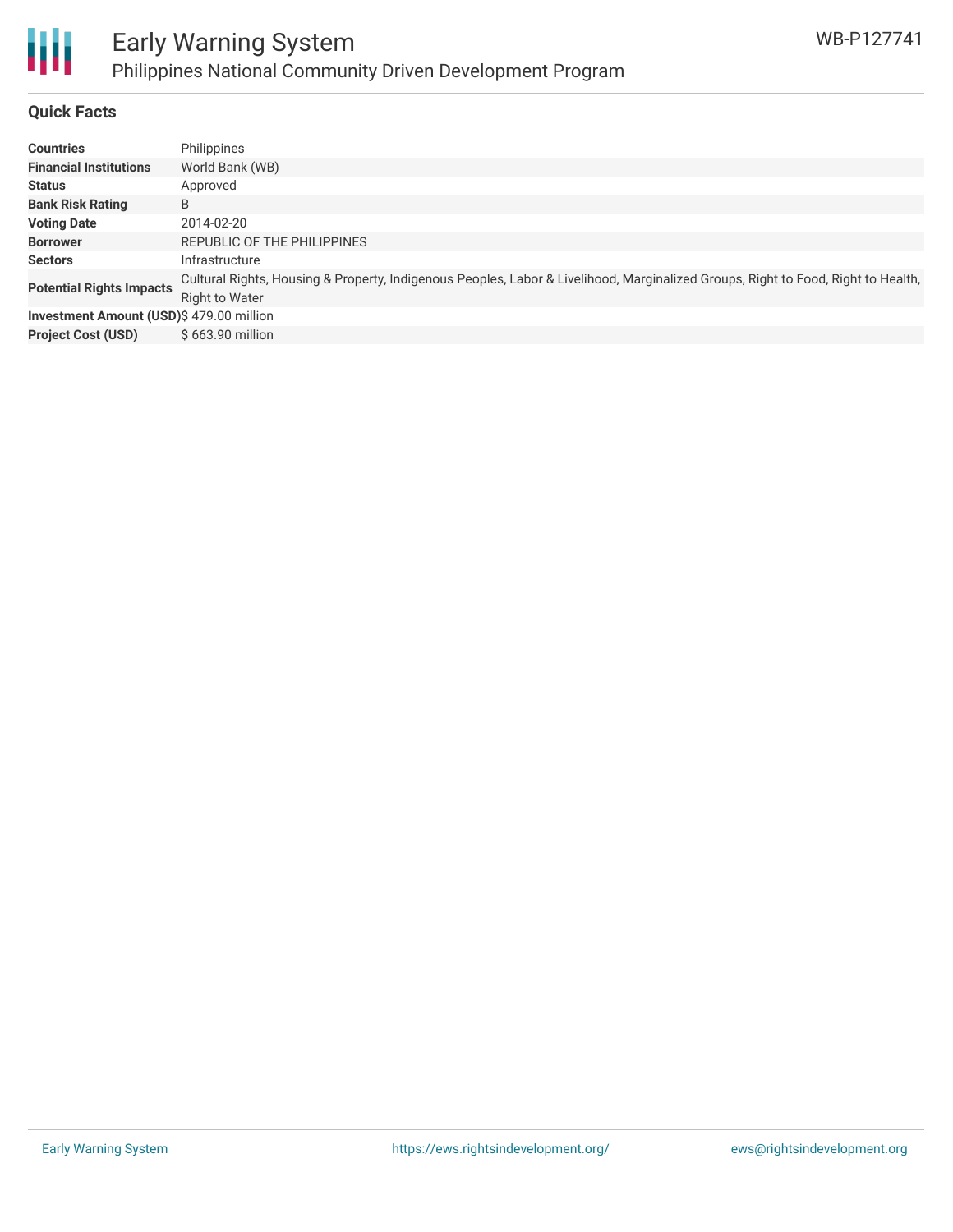#### **Early Warning System Project Analysis**

This project is classified as Category B, based on the World Bank's assessment that most sub-projects entail minor expected impacts that can be mitigated. Category B sub-projects require an Initial Environmental Examination (IEE) report/checklist, including an Environmental and Social Management Plan.

The Asian Development Bank classifies this program as Category B for Environment and Resettlement, and Category A for Indigenous People. The ADB noted in its Indigenous Peoples Planning Framework that 85% or 768 of the 900 target municipalities to be covered by the program have barangays with Indigenous Peoples populations. Under ADB Safeguards, Indigenous Peoples safeguards are triggered if a sub-project directly or indirectly affects the dignity, human rights, livelihood systems or cultures of such communities; or affects the territories, natural, cultural or ancestral domains that Indigenous Peoples own, use, occupy or claim. Given the expected benefits and impacts of the sub-projects, ADB categorized the project as likely to have significant impacts on Indigenous Peoples, requiring an Indigenous Peoples Plan and an assessment of social impacts.

Applicable Social and Environmental Standards triggered by the World Bank

- \* OP 4.01 Environmental Safeguards
- \* OP 4.09 Pest Management
- \* OP 4.10 Indigenous Peoples
- \* OP 4.12 Involuntary Resettlement

#### OP 4.01 Environmental Safeguards

The potential impact of any subproject will depend on the nature, location and specific characteristics of the investment. In most cases the environmental and social impacts are expected to be minor, temporary, site-specific, reversible and limited to the construction phase. The World Bank says that potential adverse impacts would be easily mitigated through a combination of a negative list of inappropriate types or locations of subprojects and technical guidance on construction design and practices, as well as general good housekeeping.

#### OP 4.09 Pest Management

The potential exists for an increased use of pesticides in areas where small irrigation projects are selected by the community (which happened in 1% of KALAHI sub-projects. The World Bank notes that current and future beneficiary communities that chose to invest in small-scale irrigation will be trained in Integrated Pest Management practice through coordination with the Municipal Agricultural Officer of the LGUs and the Department of Agriculture, in order to prevent a potential increase in the use of pesticides. There also exists a potential use of termiticides in treating soils around infrastructure projects, as termiticides are also commonly used to treat the soil around structures.

#### OP 4.10 Indigenous Peoples

Indigenous Peoples' communities are found and engaged in eight regions covered by the project domains. According to the World Bank, an estimated 477 of the 847 poorest municipalities targeted are located in these regions. Bank documentation also states that subproject plans stemming from Indigenous Peoples' communities (18% of total) were prepared through a free, prior and informed consent process, and include the main elements of an IPP. Moreover, the existing Indigenous Peoples Policy Framework has been enhanced (to improve on the consultative process) based on a specific review of engagement with Indigenous Peoples' communities.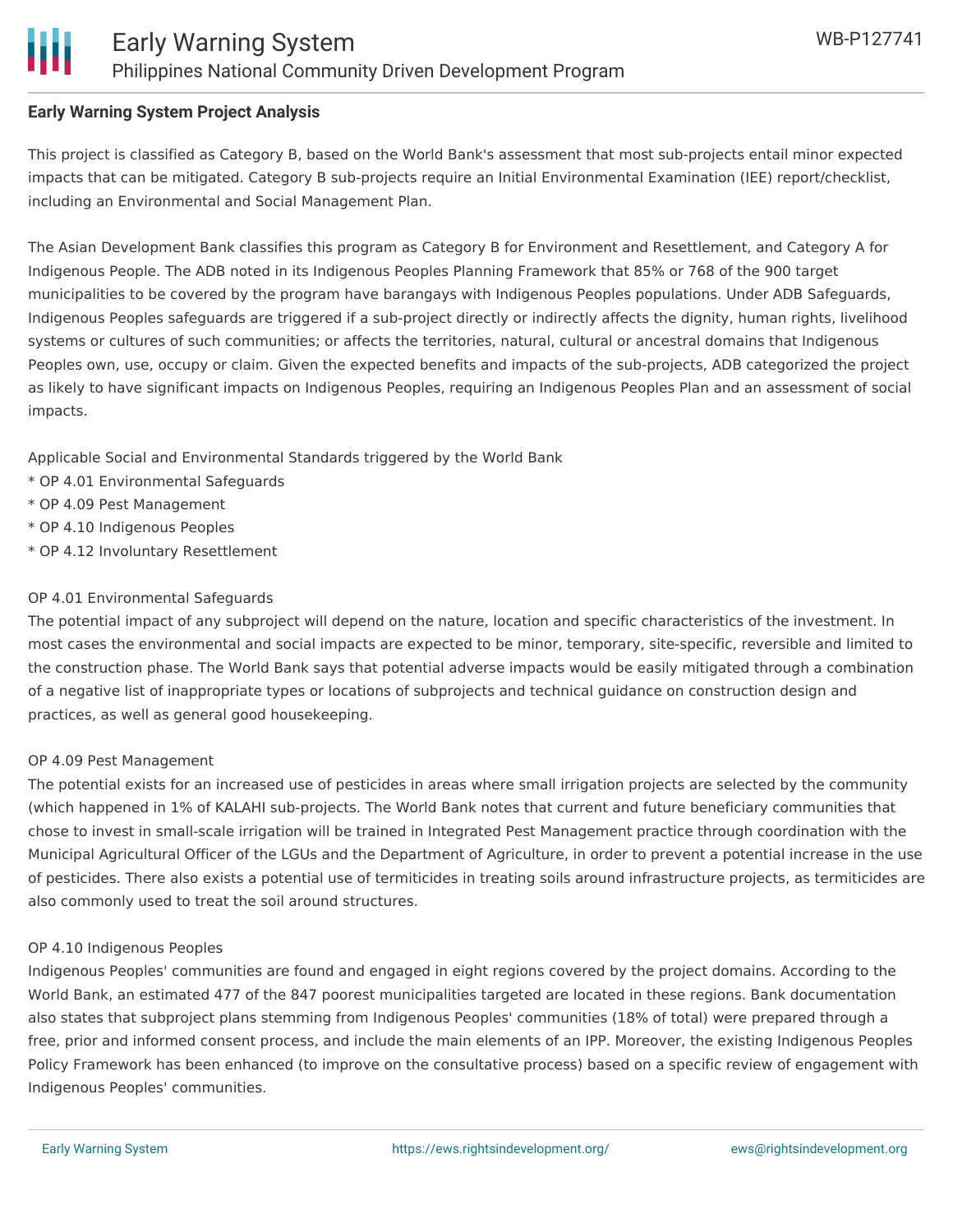

### **Investment Description**

World Bank (WB)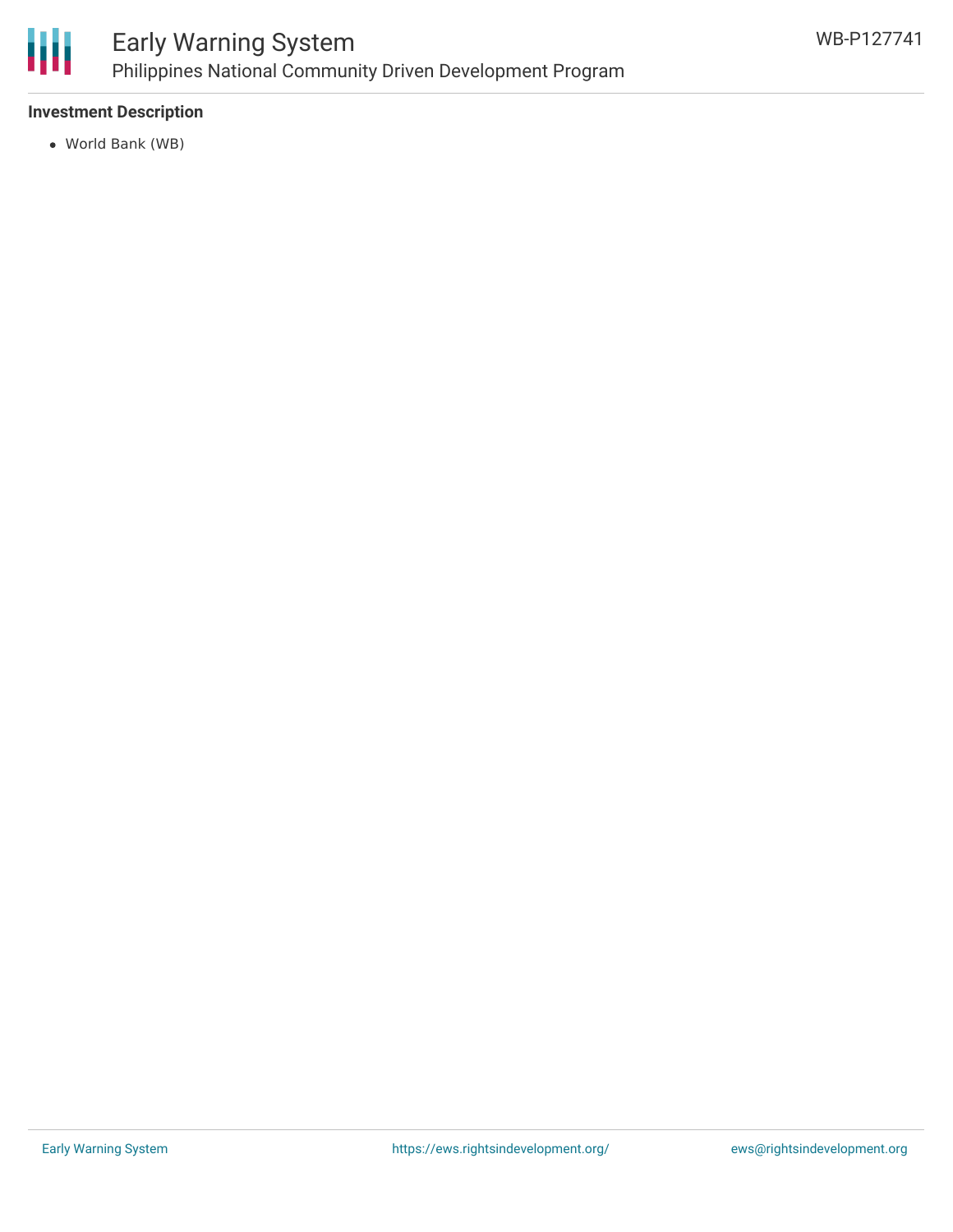

#### **Contact Information**

ACCOUNTABILITY MECHANISM OF WORLD BANK

The World Bank Inspection Panel is the independent complaint mechanism and fact-finding body for people who believe they are likely to be, or have been, adversely affected by a World Bank-financed project. If you submit a complaint to the Inspection Panel, they may investigate to assess whether the World Bank is following its own policies and procedures for preventing harm to people or the environment. You can contact the Inspection Panel or submit a complaint by emailing ipanel@worldbank.org. You can learn more about the Inspection Panel and how to file a complaint at: http://ewebapps.worldbank.org/apps/ip/Pages/Home.aspx.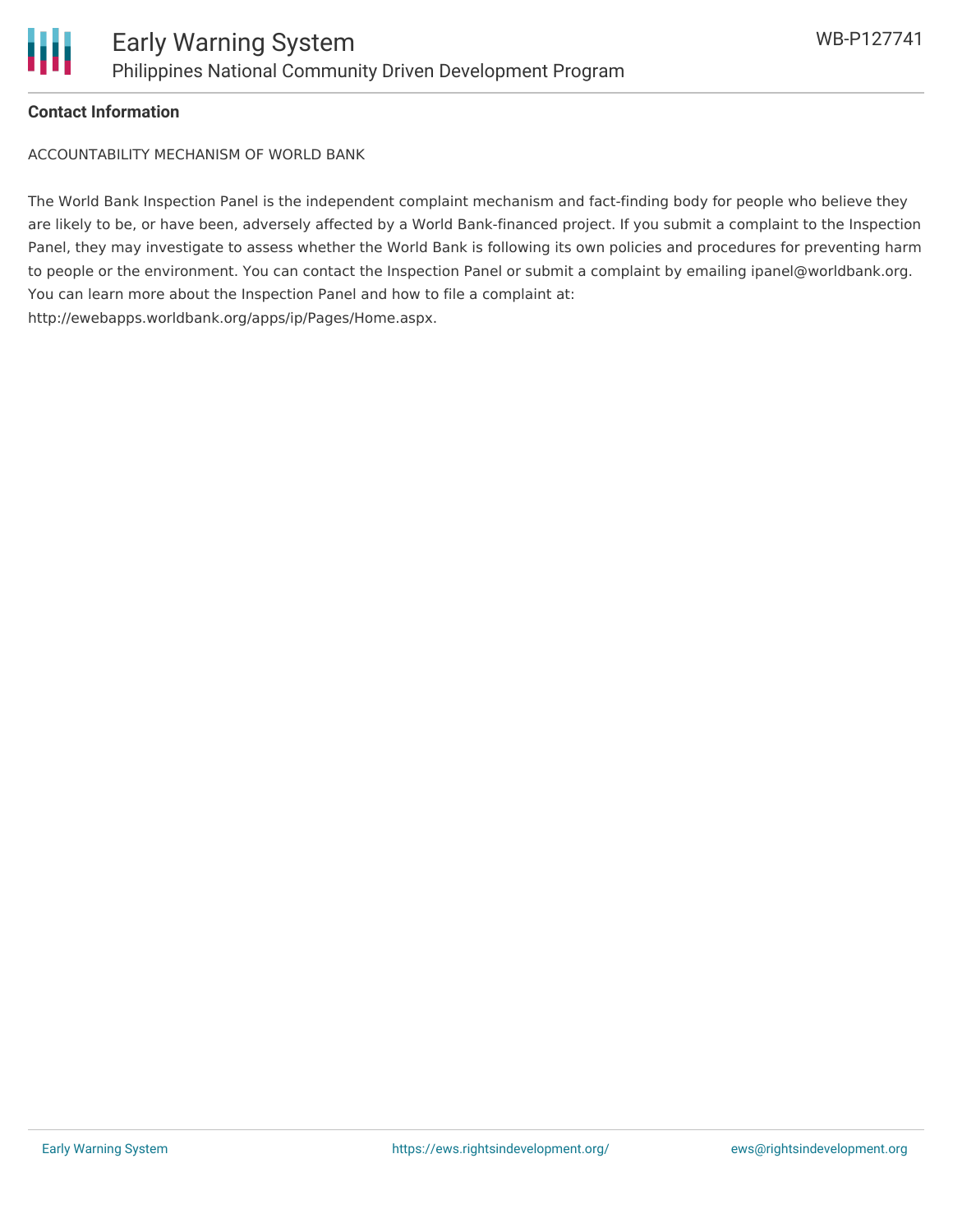## Early Warning System Philippines National Community Driven Development Program

#### **Bank Documents**

- Integrated Safeguards Data Sheet (Appraisal Stage) Philippines National [Community](https://ewsdata.rightsindevelopment.org/files/documents/41/WB-P127741_YdrspiU.pdf) Driven Developme [Original Source]
- Integrated Safeguards Data Sheet (Concept Stage) Philippines National Community Driven [Development](https://ewsdata.rightsindevelopment.org/files/documents/41/WB-P127741_OnSeJEd.pdf) [Original Source]
- Official Documents- Letter ref. [Disbursement,](https://ewsdata.rightsindevelopment.org/files/documents/41/WB-P127741_WSSKCKL.pdf) L8335-PH (Closing Package) (English) [\[Original](http://documents.worldbank.org/curated/en/833011468092948768/pdf/RAD459136639.pdf) Source]
- Official [Documents-](https://ewsdata.rightsindevelopment.org/files/documents/41/WB-P127741_jNNr79U.pdf) Loan Agreement, L8335-PH (Closing Package) (English) [\[Original](http://documents.worldbank.org/curated/en/513741468095980947/pdf/RAD1745136595.pdf) Source]
- Official [Documents-](https://ewsdata.rightsindevelopment.org/files/documents/41/WB-P127741_9lzt7ZZ.pdf) Statutory Committee Report, L8335-PH (Closing Package) (English) [\[Original](http://documents.worldbank.org/curated/en/640611468293712102/pdf/RAD660758372.pdf) Source]
- Official Documents- [Supplemental](https://ewsdata.rightsindevelopment.org/files/documents/41/WB-P127741_S9jAeCm.pdf) Letter ref. Financial Data, L8335-PH (Closing Package) (English) [\[Original](http://documents.worldbank.org/curated/en/132081468297539972/pdf/RAD400342244.pdf) Source]
- Philippines National Community Driven [Development](https://ewsdata.rightsindevelopment.org/files/documents/41/WB-P127741_sQWcrS0.pdf) Project (English) [\[Original](http://documents.worldbank.org/curated/en/516571468094769927/pdf/761750PAD0P1270IC0disclosed02030140.pdf) Source]
- Philippines National Community Driven Development Project : [environmental](http://documents.worldbank.org/curated/en/614871468092652785/pdf/E4169v20P127740090201300Box374381B0.pdf) assessment (Vol. 2) : En [Original Source]
- Philippines National Community Driven Development Project : [environmental](http://documents.worldbank.org/curated/en/433201468293422522/pdf/E4169v30Philip0210201300Box377316B0.pdf) assessment (Vol. 3) : En [Original Source]
- Philippines National Community Driven Development Project : [environmental](http://documents.worldbank.org/curated/en/136781468294669239/pdf/E41690Philipin00210201300Box374368B.pdf) assessment : Environment [Original Source]
- Philippines National Community Driven [Development](http://documents.worldbank.org/curated/en/295611468143989357/pdf/SR520Phlippine00090201300Box374381B.pdf) Project : safeguards diagnostic review (English) [Original Source]
- Philippines Philippines National Community Driven Development Program : P127741 [Implementation](http://documents.worldbank.org/curated/en/828191481581491354/pdf/ISR-Disclosable-P127741-12-12-2016-1481581476820.pdf) S [Original Source]
- Philippines Philippines National Community Driven Development Program : P127741 [Implementation](http://documents.worldbank.org/curated/en/319821468296947415/pdf/ISR-Disclosable-P127741-06-09-2016-1465527449435.pdf) S [Original Source]
- Philippines Philippines National Community Driven Development Program : P127741 [Implementation](http://documents.worldbank.org/curated/en/674431468296112052/pdf/ISR-Disclosable-P127741-12-09-2015-1449671513430.pdf) S [Original Source]
- Philippines Philippines National Community Driven Development Program : P127741 [Implementation](http://documents.worldbank.org/curated/en/554981468094781150/pdf/ISR-Disclosable-P127741-06-01-2015-1433178540879.pdf) S [Original Source]
- Philippines Philippines National Community Driven Development Program : P127741 [Implementation](http://documents.worldbank.org/curated/en/590031468333295895/pdf/ISR-Disclosable-P127741-12-04-2014-1417722169325.pdf) S [Original Source]
- Philippines Philippines National Community Driven Development Program : P127741 [Implementation](http://documents.worldbank.org/curated/en/750161468093558989/pdf/ISR-Disclosable-P127741-05-20-2014-1400583229732.pdf) S [Original Source]
- Project Information Document (Appraisal Stage) Philippines National Community Driven [Development](http://documents.worldbank.org/curated/en/422321468293374268/pdf/PID-Appraisal-Print-P127741-01-09-2014-1389328670452.pdf) P [Original Source]
- Project Information Document (Concept Stage) Philippines National Community Driven [Development](http://documents.worldbank.org/curated/en/402331468757816870/pdf/PID0Print0P12774100423201201335224707601.pdf) Pro [Original Source]